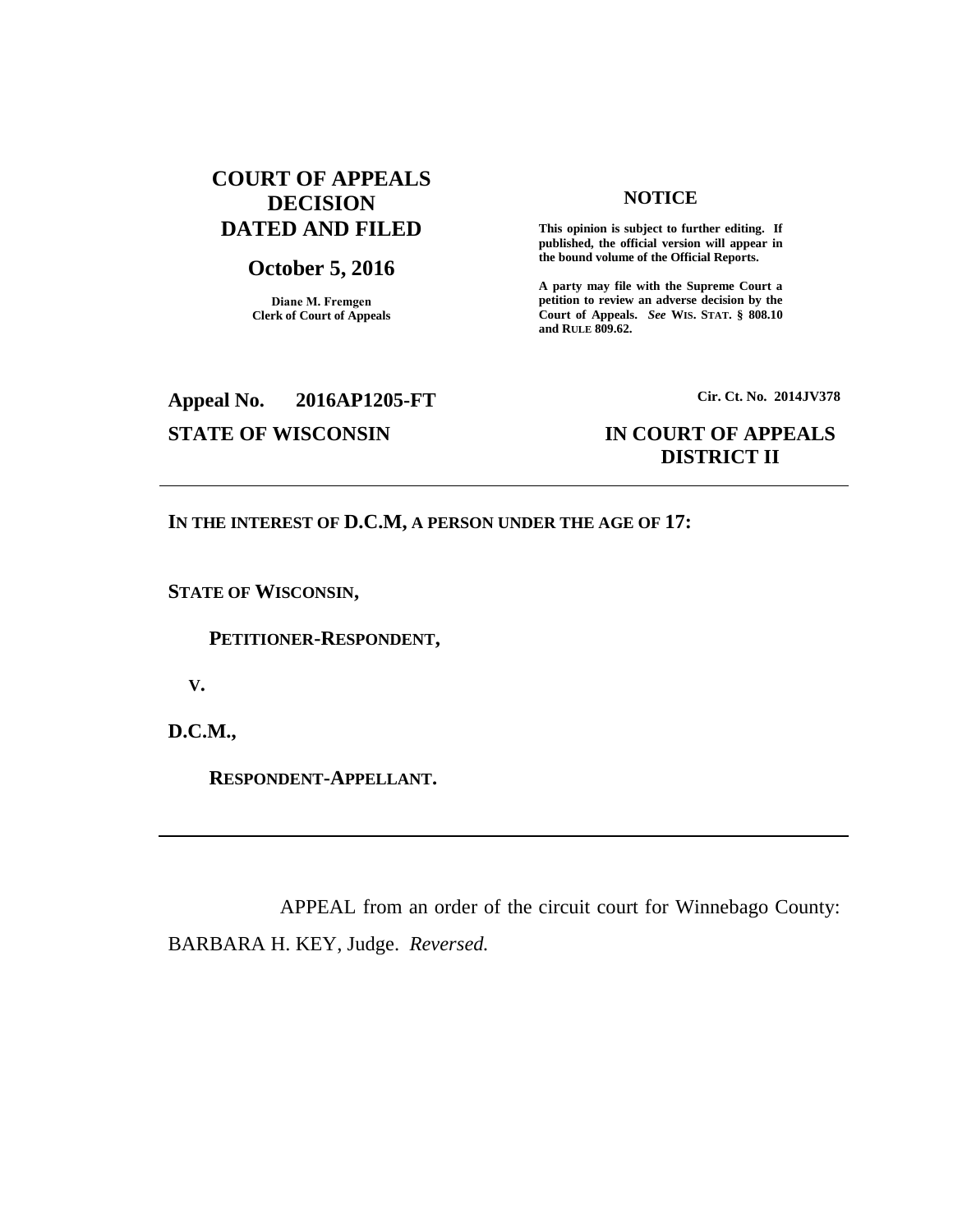**The REILLY, P.J.**<sup>1</sup> D.C.M. appeals from a circuit court order lifting the stay on his sex offender registration. D.C.M. argues that the notice requirements of WIS. STAT. § 938.34(16) were not satisfied. The State agrees. We reverse the lifting of the stay.

¶2 The State filed a delinquency petition against D.C.M. on September 17, 2014, charging first-degree sexual assault of a child under WIS. STAT.  $§ 948.02(1)(e)$ . The allegations stem from events that took place when D.C.M.'s church group traveled from his home in Texas to a summer camp in Wisconsin. D.C.M. was accused of inappropriately touching a six-year-old girl. D.C.M. admitted to second-degree sexual assault, under WIS. STAT. § 948.02(2), and the circuit court found him delinquent and entered a one-year dispositional order. D.C.M. was placed on supervision but was allowed to live with his parents in Texas. The court stayed sex offender registration.

¶3 At a hearing on January 4, 2016, a representative from Winnebago County Human Services (the County) "[r]eported continued violations of supervision including viewing pornography." The parties agreed to a six-month extension of the dispositional order to allow D.C.M. to complete treatment in Texas and "demonstrate an ability to put those treatment concepts in practice in daily life." On March 4, 2016, the County sent a letter to the court requesting a review hearing to discuss early termination of the dispositional order. At a hearing on March 14, 2016, the State agreed to early termination of the dispositional order but requested that the court lift the stay on sex offender registration. The County

 $\overline{a}$ 

<sup>&</sup>lt;sup>1</sup> This appeal is decided by one judge pursuant to WIS. STAT.  $\S 752.31(2)(e)$  (2013-14). All references to the Wisconsin Statutes are to the 2013-14 version unless otherwise noted.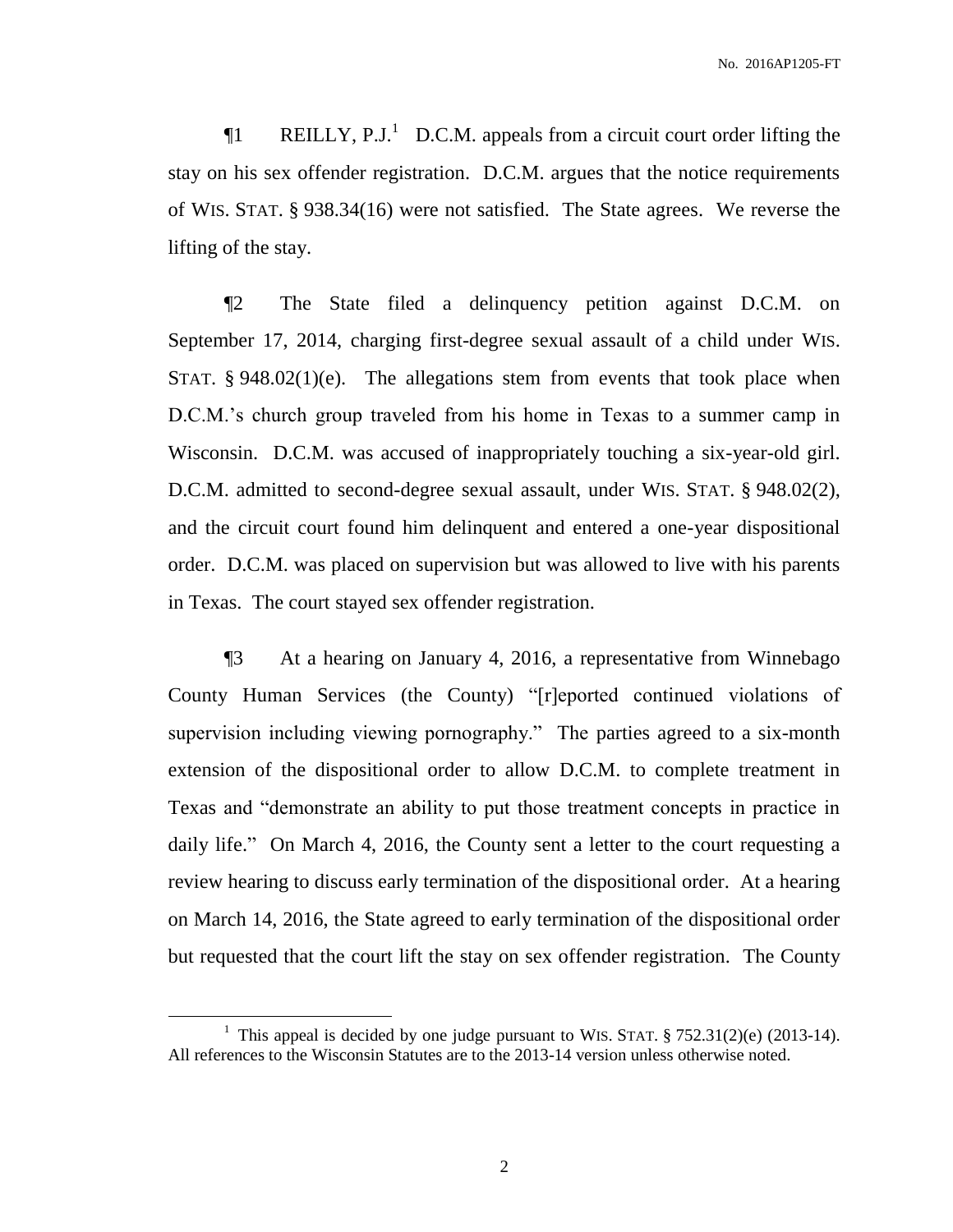noted that D.C.M. had already registered as a sex offender in Texas and "if he would move to a different state, he would still have to follow registry requirements" in that state. The court questioned why it should not lift the stay and also require D.C.M. to register in Wisconsin, noting that "I can't ignore what happened here." The court referenced D.C.M.'s addiction to adult pornography and explained that "he sexually assaulted a six year old…. I don't think the burden is to show that there's been any violations [of the dispositional order]." The court terminated the order but also lifted the stay on sex offender registration. D.C.M. appeals.

¶4 A court has the authority to stay a dispositional order, including stay an order requiring the juvenile to register as a sex offender. *See State v. Cesar G.*, 2004 WI 61, ¶25, 272 Wis. 2d 22, 682 N.W.2d 1. Before a stay of sex offender registration can be lifted, certain procedures codified in WIS. STAT. § 938.34(16) must be followed. The interpretation of a statute and the application of that statute to a set of facts are questions of law that we review de novo. *Reyes v. Greatway Ins. Co.*, 227 Wis. 2d 357, 364-65, 597 N.W.2d 687 (1999).

¶5 WISCONSIN STAT. § 938.34(16) provides that once an order is stayed, notice and a hearing must be provided to the juvenile before the stay can be lifted:

> If the juvenile violates a condition of his or her dispositional order, the agency supervising the juvenile or the district attorney or corporation counsel in the county in which the dispositional order was entered shall notify the court and the court shall hold a hearing within 30 days after the filing of the notice to determine whether the original dispositional order should be imposed …. If a hearing is held, the court shall notify the parent, juvenile, guardian, and legal custodian, all parties bound by the original dispositional order, and the district attorney or corporation counsel in the county in which the dispositional order was entered of the time and place of the hearing at least 3 days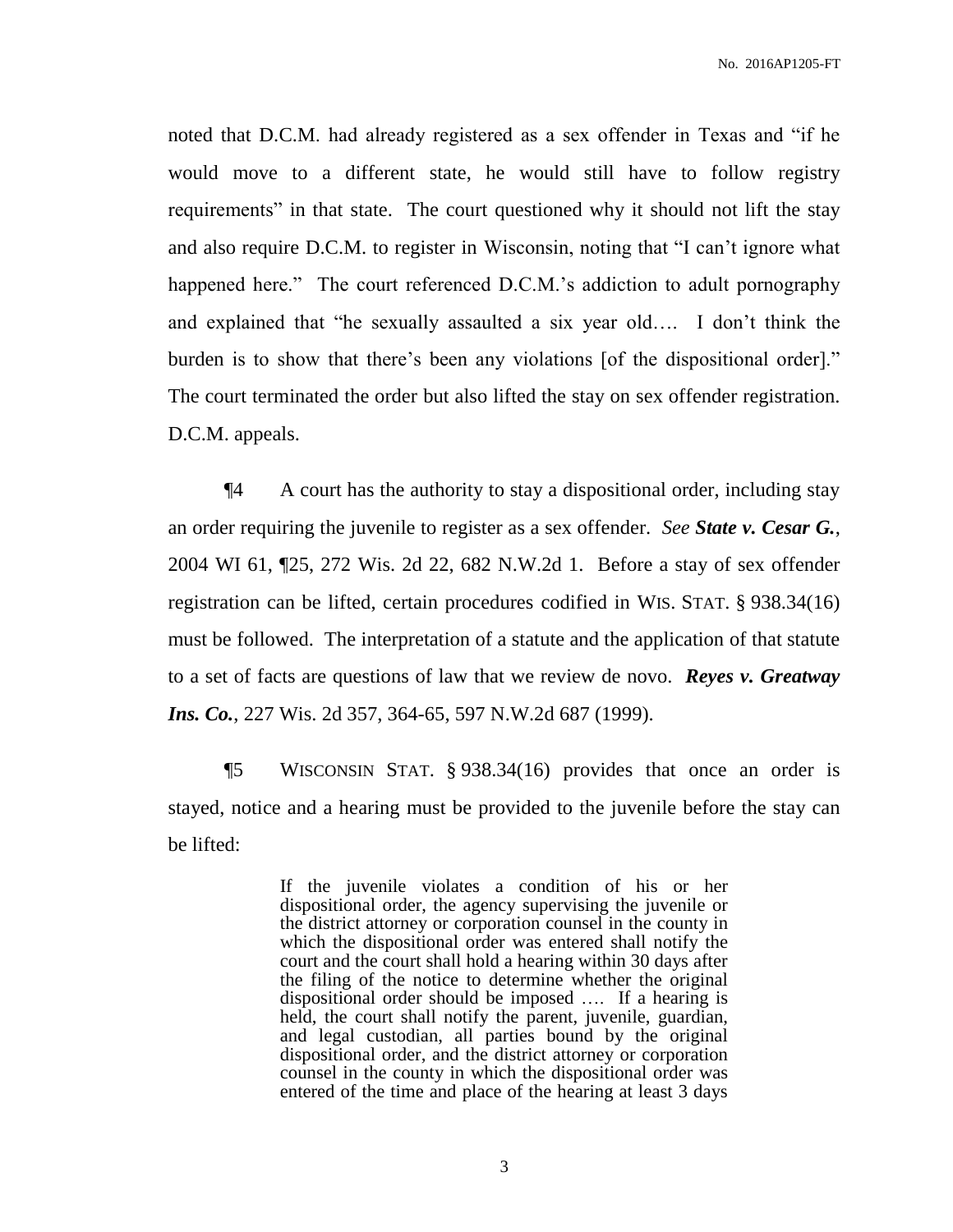before the hearing. If all parties consent, the court may proceed immediately with the hearing.

Importantly, the stay cannot be lifted "unless the court finds by a preponderance of the evidence that the juvenile has violated a condition of his or her dispositional order." *Id.*

¶6 D.C.M. asserts that the procedures found in WIS. STAT. § 938.34(16) were not followed in this case. The March 14, 2016 hearing in which the court lifted the stay was scheduled upon the County's request for an early termination of the dispositional order as Texas was planning to discontinue providing treatment to D.C.M. The County's letter asking for the hearing did not notify the court or D.C.M. that it was seeking to lift the stay, nor did it suggest that D.C.M. had violated the dispositional order. Instead, the request to lift the stay came during the March 14, 2016 hearing, where the State commented that D.C.M.'s supervision should be terminated after lifting the stay.

¶7 The State agrees that no written request to lift the stay was made in this case. The letter sent by the County requested early termination of the supervision order, but did not reference any violations of D.C.M.'s supervision. Further, once the oral request was made by the State at the March 14, 2016 hearing, the notice requirements of WIS. STAT. § 938.34(16) were not followed. The State did not meet its burden to prove that D.C.M. violated a condition of his dispositional order. Thus, we agree with both D.C.M. and the State that the procedures codified in § 938.34(16) were not followed and, therefore, the stay should not have been lifted.

¶8 The question remaining is what remedy is appropriate under the circumstances. D.C.M. and the State agree that remand is inappropriate as once the dispositional order expires, the court has no authority over D.C.M. *See State*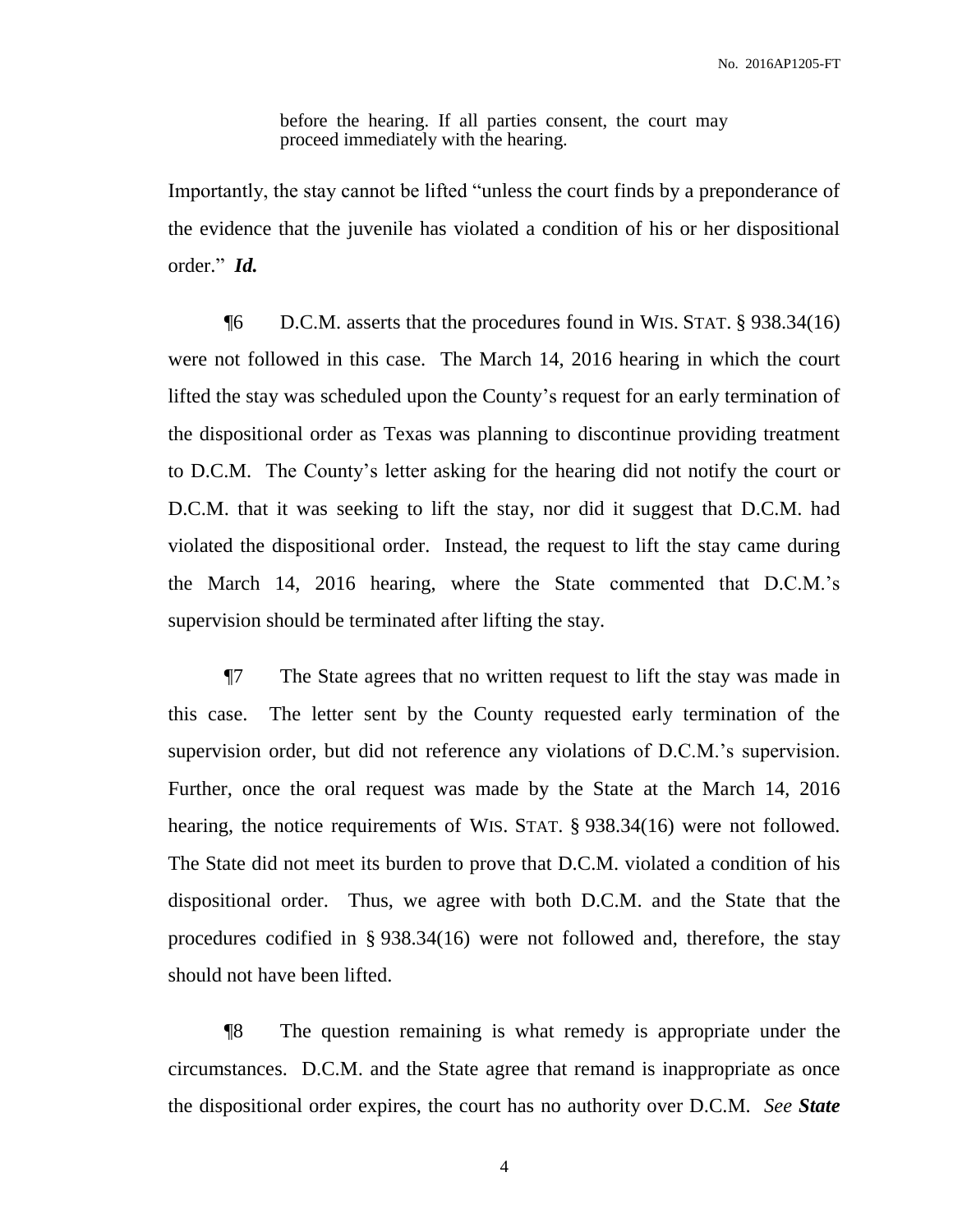*v. Michael S.*, 2005 WI 82, ¶¶62, 68, 282 Wis. 2d 1, 698 N.W.2d 673; *Green Cty. DHS v. H.N.*, 162 Wis. 2d 635, 658, 469 N.W.2d 845 (1991). The State cannot comply with the terms of WIS. STAT. § 938.34(16) and file a motion alleging that D.C.M. violated the terms of the dispositional order as it is no longer in effect. As we agree the procedure found in § 938.34(16) for lifting the stay on sex offender registration was not followed and the dispositional order was terminated on March 14, 2016, the order lifting the stay must be vacated.<sup>2</sup> We reverse the circuit court order lifting the stay on sex offender registration.

*By the Court.*—Order reversed.

 $\overline{a}$ 

This opinion will not be published. *See* WIS. STAT. RULE 809.23(1)(b)4.

<sup>&</sup>lt;sup>2</sup> We note that D.C.M. is already registered as a juvenile sex offender in the state of Texas in accordance with the state requirements. D.C.M.'s family is also planning to move to Florida, or has already moved to Florida, and D.C.M. is required to register as a sex offender there.